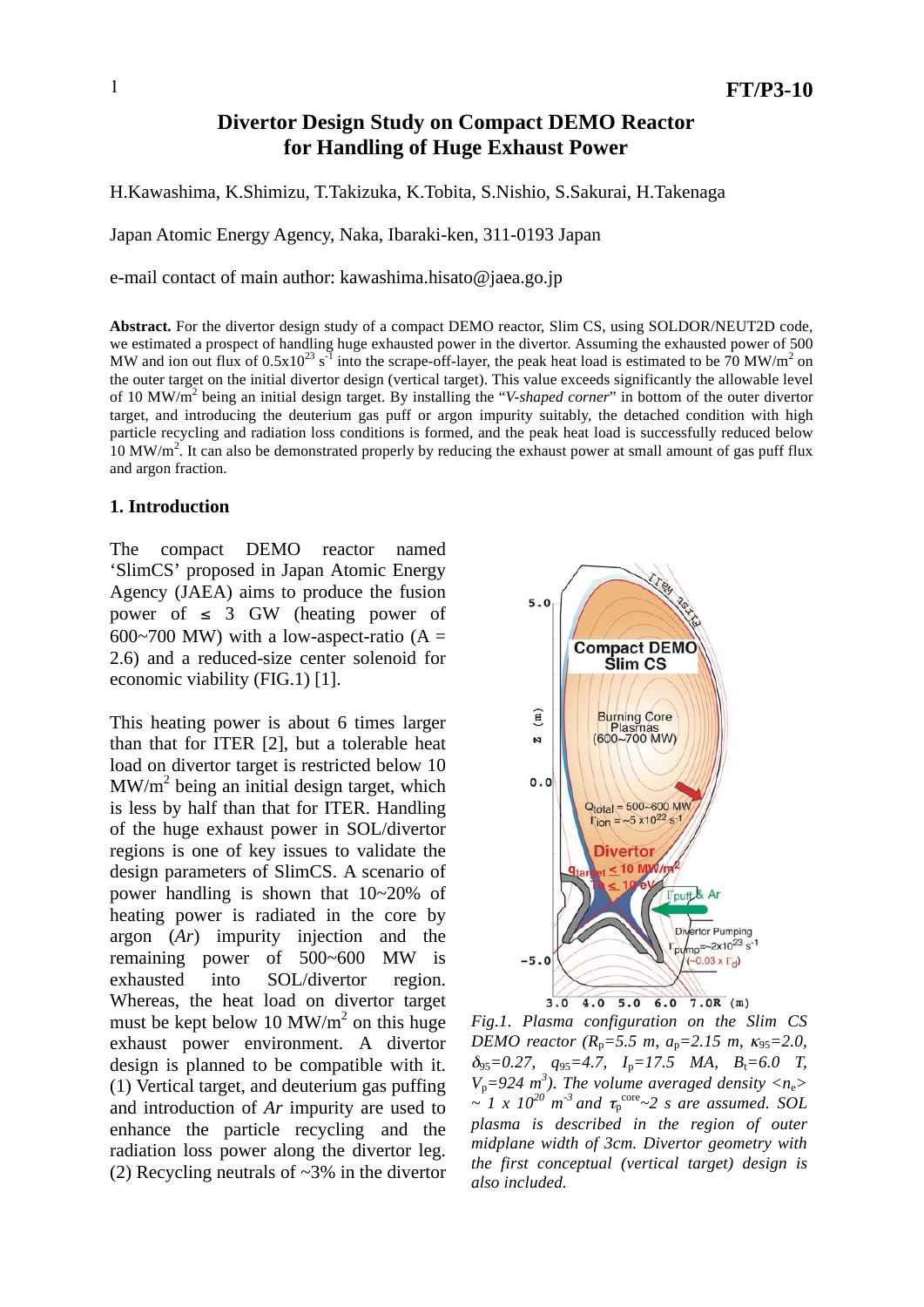are pumped through the inner and outer exhaust slots from the exhaust chamber under the dome to the pumping port. (3) SOL plasma in width of 3 cm at the outer midplane, which is larger than the e-folding length of particle flux profile, is guided into the divertor to take in a large amount of particle flux.

In order to estimate the heat controllability on the conceptual divertor design and to obtain the favorable feature, we carry out the simulation using a divertor code SOLDOR/NEUT2D [3-5] for the first time. This code has been developed in JAEA for the interpretation and prediction of the behaviour of SOL/divertor plasmas in the JT-60 tokamak [6]. Distinctive characteristics of this code are briefly described in section 2. In section 3, the effect of the "*V-shaped corner*" in the bottom of divertor target likely as the ITER and JT-60SA [5,7] is shown to reduce the target heat load with enhancement of the particle recycling and the radiation loss power. Then effects of deuterium gas puffing and introduction of *Ar* impurity are investigated to obtain the critical low heat load, describing in section 4. In section 5, we show that the heat load is reduced exponentially with decrease of the exhaust power, i.e. the fusion power. Finally, summary is given in section 6.

### **2. SOLDOR/NEUT2D Code**

The SOLDOR/NEUT2D code couples the 2D plasma multi-fluid modeling code SOLDOR with the neutral Monte Carlo (MC) code NEUT2D. Transport of plasma and neutral is solved consistently with their coupled code. Validation has been confirmed by benchmark with the B2.5-EIRENE (SOLPS5.0) code [8] and comparisons of JT-60U experimental results [9]. For the estimation of heat load on the divertor target, the parallel heat flux is evaluated using the expression of  $q_{\text{l/heat}} = \gamma n_d \cdot C_{sd} \cdot T_d + n_d \cdot C_{sd} \cdot E_{ion}$ . The explanation for each symbol is found in Ref. [10]. First term of right side in this formula is the contribution from the conductive and convective heat flux of electrons and ions. The heat load associated with release of the ionization energy (13.6 eV) at recombination is contained in the second term. In usual, the contribution from the conductive and convective heat flux of electrons and ions has only been treated as the "*intrinsic heat load*". At this time, effects of two components are considered and added in this code. The radiation loss power contributes to the heat load on the target in case of the localized radiation profile near the target. We evaluate such heat load with the modified NEUT2D code, where the photons are traced instead of neutral hydrogen particles until they

hit the target or the vessel wall. For simplicity, the effect of opaque of plasma is neglected. In addition, the contribution of the neutral particle energy is also included since high recycling condition is expected.

The plasma boundary is set at  $r/a = 0.95$ for the simulation. Total exhaust power and ion flux ( $Q_{total}$ ,  $\Gamma_{ion}$ ) across  $r/a$  = 0.95 are given as input parameters. Particle diffusion coefficient, and thermal electron and ion diffusivity are fixed as  $D = 0.3$  m<sup>2</sup>/s, and  $\chi_{e_{\perp}} = \chi_{i_{\perp}} = 1$ m 2 /s based on the empirical values for various tokamaks. For a treatment of



*FIG.2. Radiation loss rate coefficients of the argon (Ar) impurity for the simplified non-coronal model.*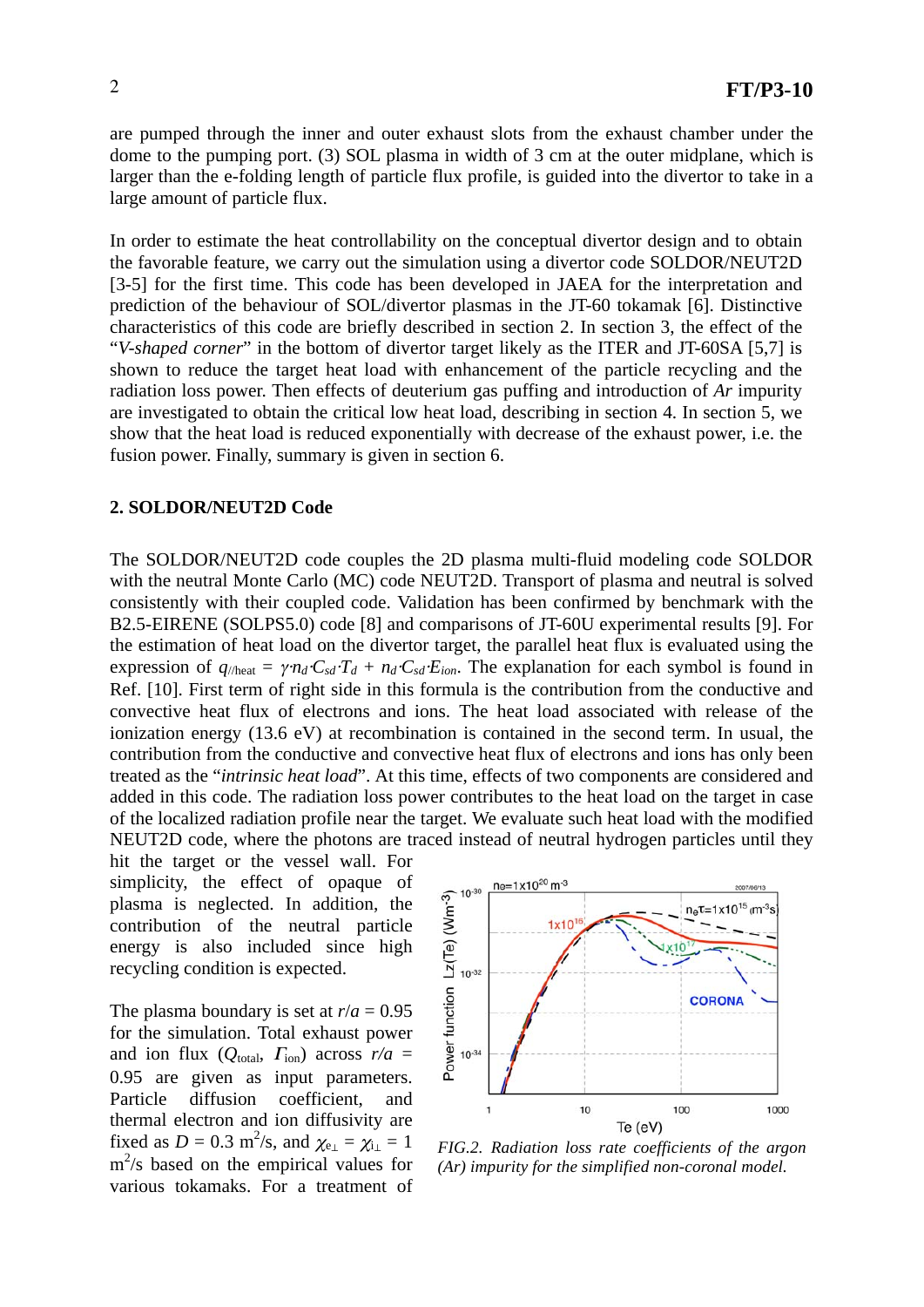

*FIG.3. Reflection coefficients of energy and particle of deuterium to the tungsten and carbon materials.* 

neutrals at the entrance of the pumping port.

### **3. Simulation of divertor performance in the SlimCS**

The SOLDOR/NEUT2D code is applied to an initial divertor geometry and a modified geometry with the "*V-shaped corner*" as shown the mesh structure in FIGs.3(a-1) and (b-1). The  $Q_{\text{total}} = 500$  MW and  $\Gamma_{\text{ion}} = 0.5 \times 10^{23} \text{ s}^{-1}$  are used on the basis of the heating power, averaged density and particle confinement time. Gas puff flux of deuterium from outer



*FIG.4. (a-1),(b-1): SlimCS divertor geometry at the initial design and the modified design with installation of the "V-shaped corner". (a-2),(b-2): Contour plots of radiation loss power density at outer divertor target on both geometry. Input parameters are*  $Q_{total} = 500$  *MW,*  $\Gamma_{ion} = 0.5 \times 10^{23}$  *s<sup>-1</sup>,*  $\Gamma_{\text{puff}} = 1 \times 10^{23} \text{ s}^{-1}$  and  $(n_{\text{Ar}}/n_i)_{\text{odp}} = 2.0\%$ .

## 3 **FT/P3-10**

impurity, a simple non-coronal model is employed in the current code. The fraction of *Ar* impurity to the ion density  $(n_{Ar}/n_i)$  is given in the SOL/divertor regions and radiation loss power is evaluated by  $W_r =$  $n_{e}n_{z}L_{z}(T_{e})$ . Its loss rate  $L_{z}(T_{e})$  is used on a residence parameter  $n_e \tau_{res} = 1 \times 10^{16} \text{ s/m}^3$ as shown in FIG.2 [11,12]. The recycling of deuterium is assumed to be 100% at the first wall. The first wall material is assumed to the tungsten (*W*), which the reflection coefficients of particle and energy are almost twice larger than that for carbon as shown in FIG.3. The pumping speed, which is fixed to  $S_{\text{pump}} = 200 \text{ m}^3\text{/s}$  in this study, is specified by an albed for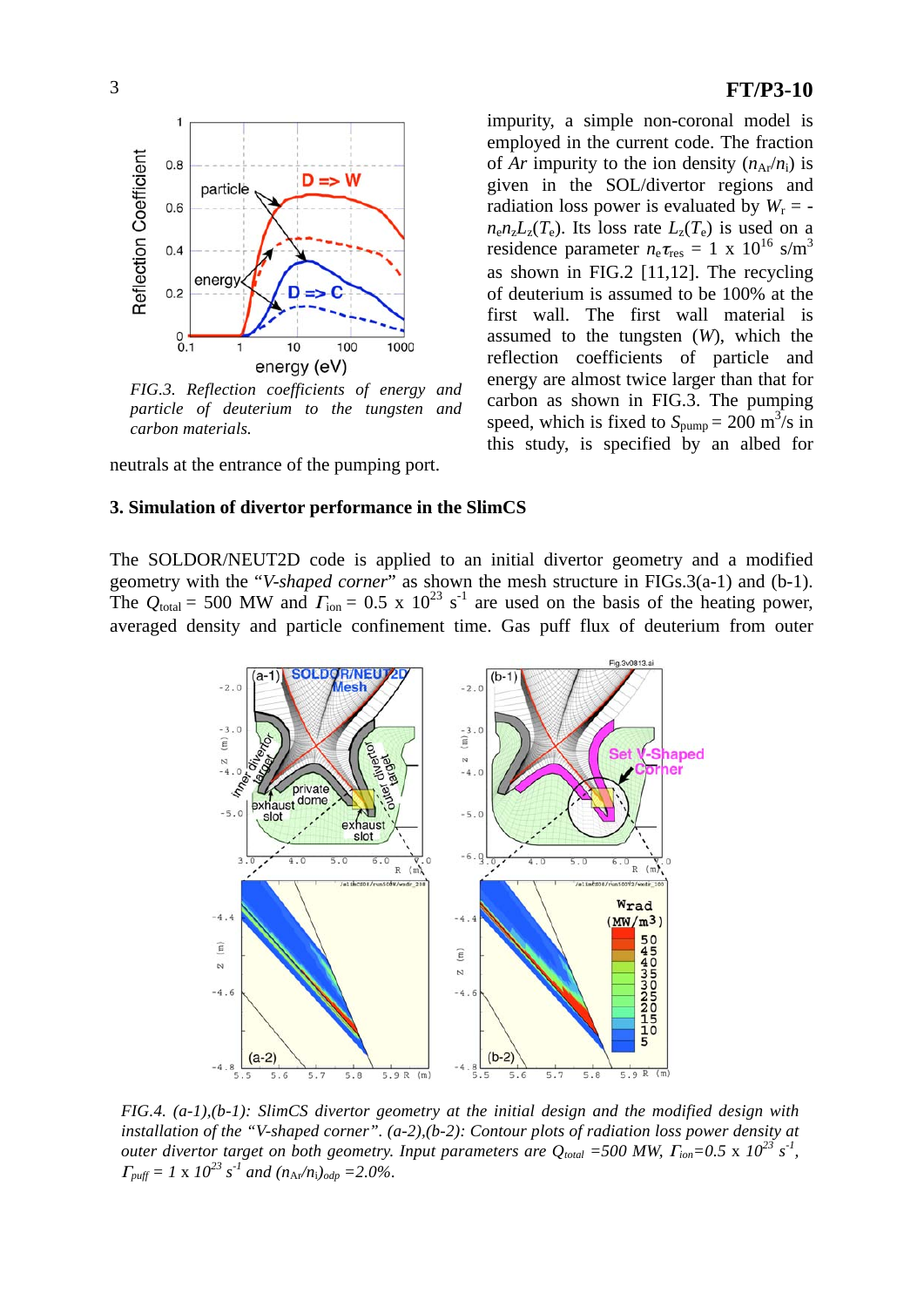divertor wall is given relatively large to  $\Gamma_{\text{puff}} = 1 \times 10^{23} \text{ s}^{-1}$ . The *Ar* fraction is assumed to  $(n_{Ar}/n_i)_{odp} = 2\%$  in the outer divertor region and to  $(n_{Ar}/n_i)_{odh} = 1\%$  in other parts. The SOL electron density at the middle of outer separatrix corresponds to  $\approx 3.3 \times 10^{19}$  m<sup>-3</sup>.

For the first conceptual divertor design as shown in FIG.4(a-1), a completely detached condition takes place on inner divertor target with the target heat load below 5  $\text{MW/m}^2$ . On the other hand, a detached condition on the outer divertor target is partially formed just under the separatrix strike point as shown in FIG.5(a-1). Significantly high temperature of electron and ion is held at outside of separatrix on the target with their peak temperature of  $T_{e-peak} = 49$ eV and  $T_{i-peak} = 194$  eV, respectively. Those conditions produce a severe heat load on the outer target as shown in FIG.5 (a-2). The peak heat load by the total loss power from the contributions of electron/ion conduction and convection ("*intrinsic heat load*"), recombination, radiation, and neutrals reaches to  $\sim$ 70 MW/m<sup>2</sup>, which is seriously exceeding  $10 \text{ MW/m}^2$ .

To build up to the high recycling and radiation loss conditions in outer divertor and to reduce the heat load, the "*V-shaped corner*" likely as the ITER and JT-60SA is installed in the bottom of outer divertor target (FIG.4(b-1)). Typical results are obtained that the radiation loss power



*FIG.5. Profiles of electron density n<sub>e</sub>, electron temperature*  $T_e$  *and ion temperature*  $T_i$  *on the outer divertor target at the geometry of the initial design (a-1) and the modified design* with the "V-shaped corner" (b-1). (a-2), (b-2) Those for heat load  $q_{\text{target}}$  profiles, where the *total heat load consists of the contributions of electron/ion conduction and convection (intrinsic heat load), recombination, radiation and neutral power losses.*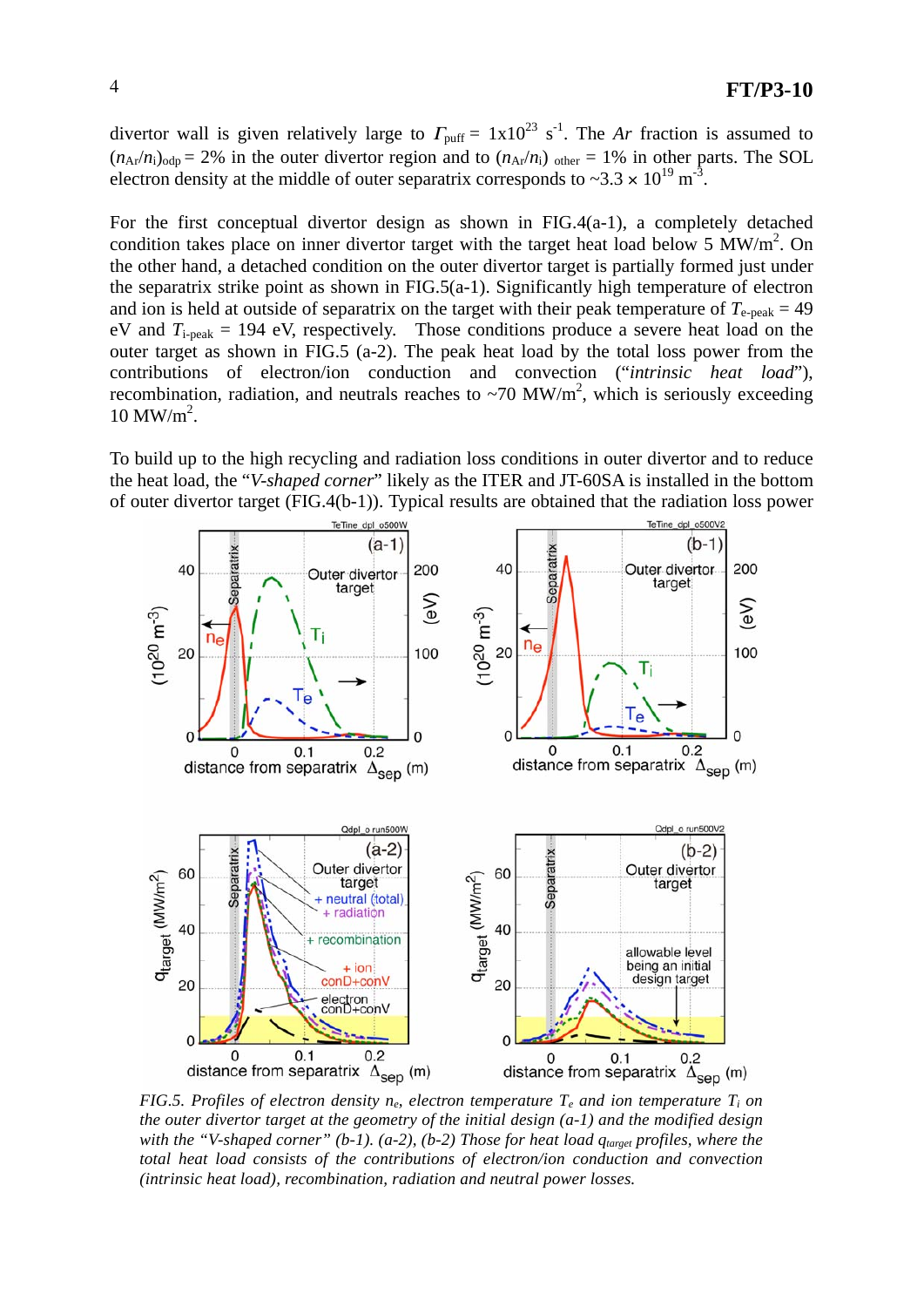is increased from 85 MW to 142 MW in outer divertor region and the neutral flux is also increased from 3.7 x  $10^{24}$  s<sup>-1</sup> to 4.2 x  $10^{24}$  s<sup>-1</sup> by enhancement of recycling. 2D profiles of radiation loss power density on both geometry  $(FIGs.4(a-2), (b-2))$  show that the power concentrates around the separatrix strike point at the V-shaped geometry. They bring higher density and lower temperature than those at the initial geometry, and expansion of the detached regions as shown in FIG.5(b-1). Consequently, the peak heat load can be reduced predicatively by 27 MW/ $m^2$  as shown in FIG.5(b-2). Although a ratio of the heat load from recombination, radiation, and neutral loss power to the total heat load is increased from 22% at the initial design to 43% at the V-shaped geometry with those enhancements, drop of the intrinsic heat load from electron/ion conduction and convection loss power is remarkable.

Whereas, the total heat load is still over the heat load level of initial design target even in this condition. To obtain a critical low heat load, we examine to increase the gas puff flux and *Ar* fraction in simulations, and their dependences are studied in next section.

### **4. Effects of gas puffing and introduction of** *Ar* **impurity**

Further reduction of the heat load is still needed even if the "*V-shaped corner*" is installed in the bottom of outer divertor target as mentioned above. In order to attain it, we simulate the effect of increment of the divertor gas puffing and introduction of *Ar* impurity to enhance the remote radiation cooling. 30

At first, to estimate an effect of deuterium gas puffing to the divertor plasma condition and to obtain the heat load below 10  $MW/m^2$ , the gas puff flux is changed in the regions of  $\Gamma_{\text{puff}}$  =  $0.5 \sim 2.0 \times 10^{23}$  s<sup>-1</sup> with the Vshaped divertor geometry. Other parameters are fixed as  $Q_{\text{total}} = 500$  MW,  $\Gamma_{\text{ion}} =$ 0.5 x  $10^{23}$  s<sup>-1</sup>,  $(n_{Ar}/n_i)_{odp}$  = 2%,  $(n_{Ar}/n_i)_{other} = 1\%$ ,  $S_{pump} =$  $200 \text{ m}^3\text{/s}$ . FIG.6 shows the dependences of gas puff flux on the target peak heat load  $q_{\text{target}}^{\text{peak}}$ , radiation loss power in outer divertor region, peak electron temperature and that for separatrix strike point on the outer divertor target, and divertor pumping rate (pumping flux / recycling neutrals in the divertor regions).

Results show that the target



*FIG. 6. Dependences of the gas puff flux*  $\Gamma_{\text{puff}}$  *on (a) peak heat load at the outer target*  $q_{\text{target}}^{\text{peak}}$ *, (b) radiation loss power in the* outer divertor region  $P_{\text{rad}}^{\text{odv}}$ , electron temperature at the *separatrix strike point*  $T_{e \text{ sep}}$  *and the peak value at outside of strike point on the target T*e\_peak*, and (c) divertor pumping rate* (pumping flux / recycling neutrals)  $\eta_{\text{pump}}$ . Other parameters are *same as a case of FIG.5(b).*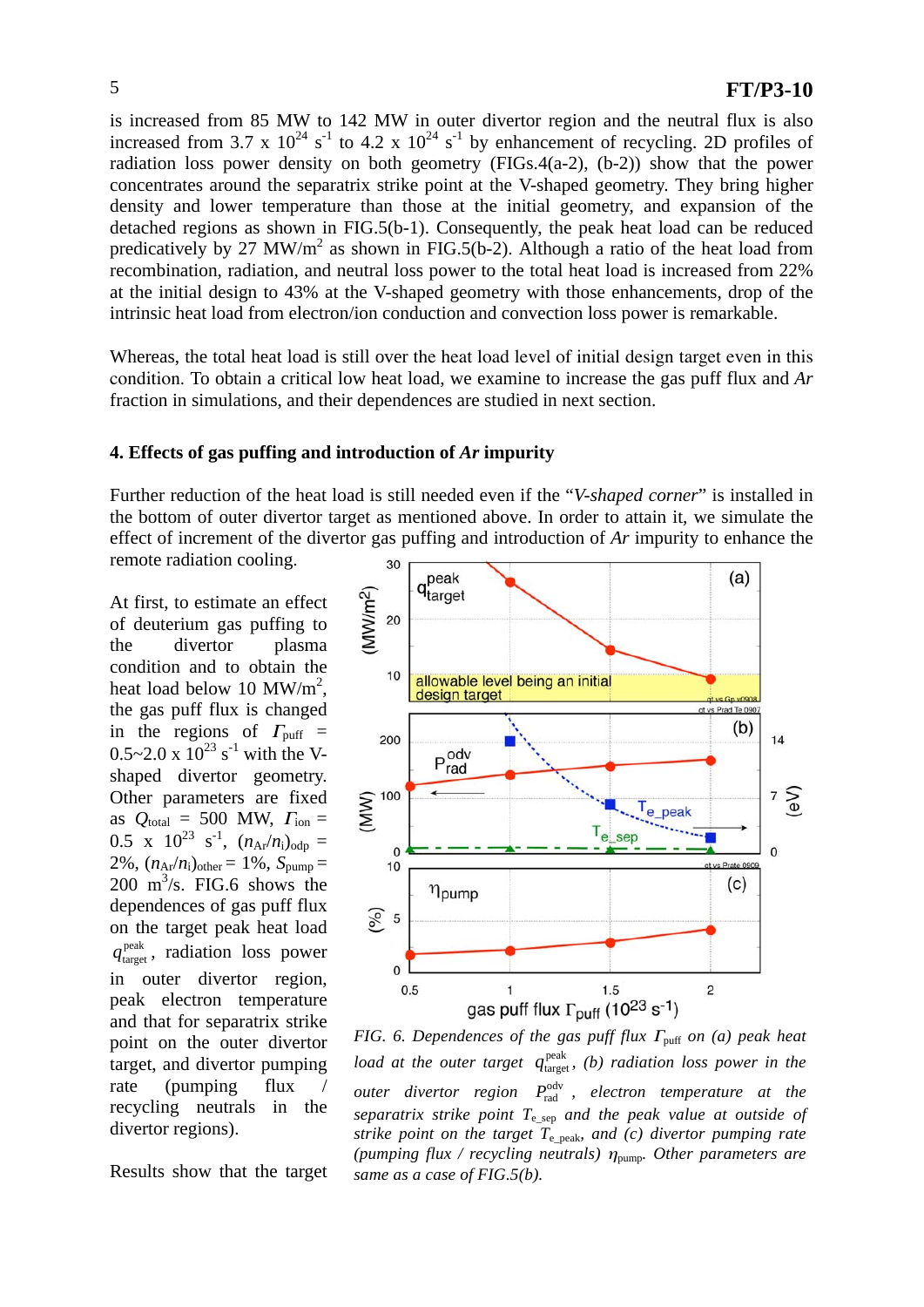heat load decreases with increase of the gas puff flux as shown in FIG.6(a) and then it reaches to 9 MW/m<sup>2</sup> at  $\Gamma_{\text{puff}} = 2 \times 10^{23} \text{ s}^{-1}$ , which comes into 10 MW/m<sup>2</sup>. Radiation loss power is increased gradually from 120 MW to 160 MW with the gas puff flux. The electron temperature at the separatrix strike point on the target is almost constant  $(< 1$  eV) with sustaining the detachment in this region. Besides, the peak temperature on outside of the strike point is decreased exponentially with accompanying the change of plasma condition. Partial detachment condition at low gas puff case progresses to be completely with increase of the gas puff flux. Exponential reduction of the electron temperature is important to reduce the erosion by the physical sputtering which is enhanced as a strong positive function of the temperature [12]. The pumping rate along the divertor conception (~3%) can be obtained on above conditions as shown in FIG.6(c). It is increased from 2% to 4% by increase the neutral density in the exhaust chamber with progress of the detachment. In this way, a property of the gas puffing is shown for reduction of the heat load and temperature on the target.

Secondly, the effect of a noble gas  $Ar$  with medium  $Z = 18$ ) is investigated for radiation cooling since it has a high radiation loss rate [12]. The *Ar* fraction is changed from  $(n_{Ar}/n_{i})_{\text{odp}}$ =1.5% to 5% in the outer divertor region. Other parameters are fixed as  $Q_{\text{total}} = 500$  MW,  $\Gamma_{\text{ion}}$  $= 0.5 \times 10^{23} \text{ s}^{-1}$ ,  $\Gamma_{\text{puff}} = 1 \times 10^{23} \text{ s}^{-1}$ ,  $(n_{Ar}/n_i)_{other} = 1\%$ ,  $S_{\text{pump}} = 200 \text{ m}^3\text{/s}$ . FIG.7 shows the dependences of *Ar* fraction on the target peak heat load, radiation loss power, peak electron temperature and that for separatrix strike point, and pumping rate. The heat load of 47 MW/m<sup>2</sup> at  $(n_{Ar}/n_{i})_{odp} = 1.5\%$  is decreased with increase of the *Ar* fraction as shown in FIG.7(a). Then it is also reduced by 9 MW/m<sup>2</sup> at the  $(n_{Ar}/n_i)_{odp} = 5\%$ , coming into the allowable level.

Radiation loss power is enhanced to 210 MW at this case, which becomes larger  $\approx$  20% than that for the gas puffing case at the heat load of 9  $\text{MW/m}^2$ . Condition of detachment under the separatrix strike point is kept with the electron temperature below 1 eV as shown in FIG.7(b) similar as the gas puffing case. While, drop of peak electron temperature at outside of the separatrix strike point by increase of the *Ar* fraction is declined as the heat reduction developed. As a result, the plasma detachment condition is still partially even at the critical case of  $q_{\text{target}}^{\text{peak}} = 9 \text{ MW/m}^2$ and change of the pumping rate stays in  $2\% \sim 3\%$  with a gradual increase of neutral density in the exhaust chamber. Thus, a role of the introduction of *Ar* impurity



*FIG. 7. Dependences of the Ar fraction*  $(n_{Ar}/n_i)_{\text{odp}}$  *in outer divertor region on (a)*  $q_{\text{target}}^{\text{peak}}$ , (*b*)  $P_{\text{rad}}^{\text{odv}}$ ,  $T_{\text{e\_sep}}$  and  $T_{\text{e\_peak}}$ , and (*c*)  $\eta_{\text{pump}}$ . *Other parameters are same as a case of FIG.5(b).*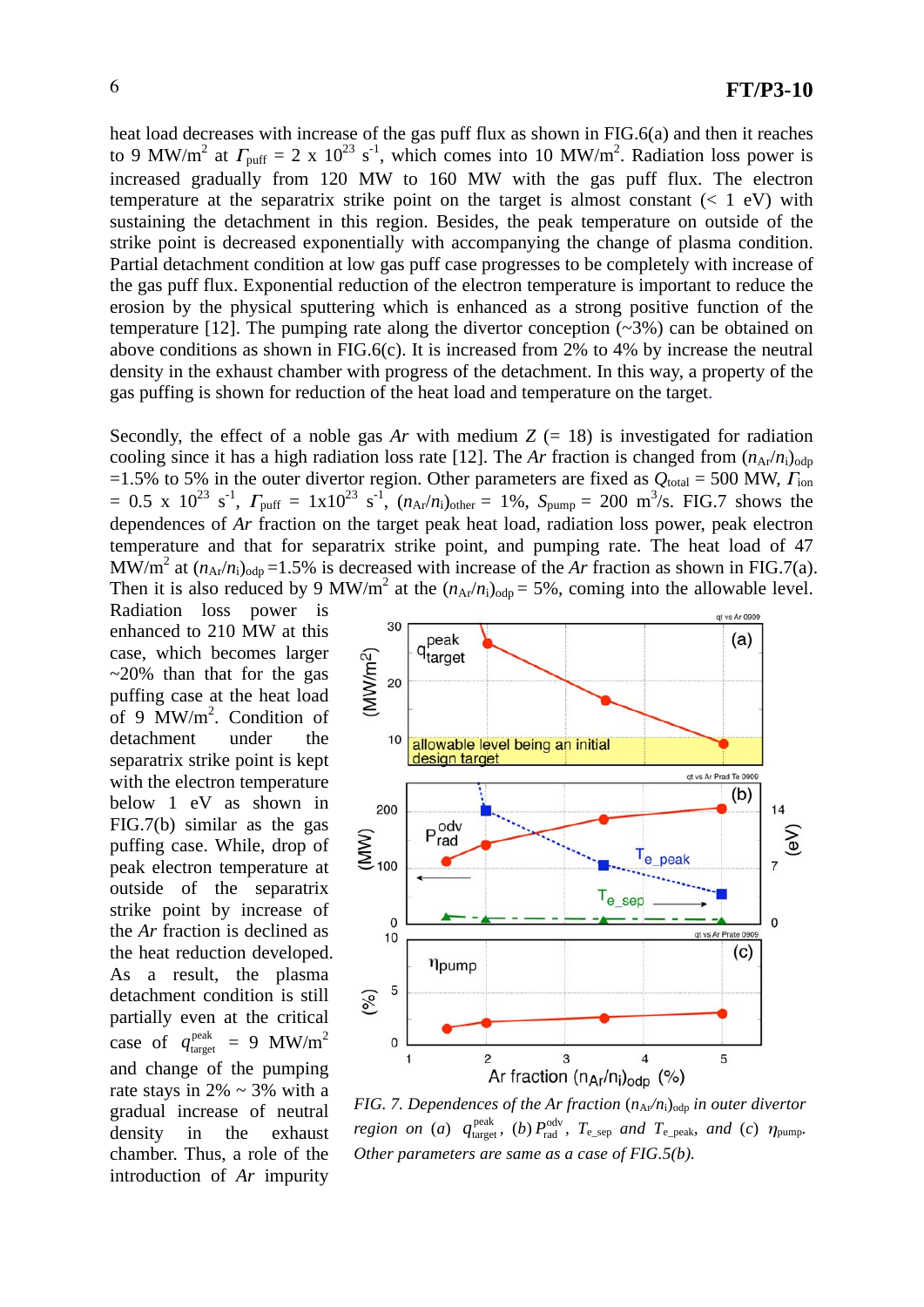for reduction of the heat load is characterized similar as that for the gas puffing.

These indicate generally that relatively large amount of gas puff flux or *Ar* fraction is necessary to obtain a critical low heat load. Although the compatibility of the high core confinement with the radiative cooling divertor by the strong gas puffing or introduction of *Ar* impurity can not be predicted using only the divertor code (which will be evaluated elsewhere), it is apprehensive for an influence of the core plasma capability. As another way, to lower the exhaust power with decrease of the fusion output is a direct method to reduce the heat load with small amount of gas puff flux or *Ar* fraction. Its simulation is shown as below.

#### **5. Dependence of the heat load on the exhaust power**

A dependence of the exhausted power on the heat load is evaluated by decreasing the exhaust power from  $Q_{\text{total}} = 600$  MW to 300 MW at constant gas puff flux of  $\Gamma_{\text{puff}} = 1 \times 10^{23} \text{ s}^{-1}$ , and Ar fraction of  $(n_{Ar}/n_i)_{odp} = 2\%$ . The exhaust ion flux and pumping speed are also fixed as  $\Gamma_{ion} =$ 0.5 x  $10^{23}$  s<sup>-1</sup> and  $S_{\text{pump}} = 200$  m<sup>3</sup>/s. FIG.8 shows a function of the exhaust power to the peak value of the total heat load as treated before and a component of the intrinsic heat load by the electron/ion conductive and convective power losses. That of total heat load is exponentially reduced from 46 MW/m<sup>2</sup> to 7 MW/m<sup>2</sup> with decrease of the exhaust power. It shows that the heat load below 10 MW/m<sup>2</sup> can be obtained at  $Q_{\text{total}} = 300$  MW with a completely detachment condition by smaller amount of gas puff flux and *Ar* fraction in comparison with the critical case at 500 MW as mentioned in section 4.

50

While, a ratio of the intrinsic heat load to the total heat load decreases with decrease of  $Q_{total}$ . In contrast, it means that the contribution of remaining power losses by recombination, radiation and neutrals is enhanced at the condition for the constant gas puff flux and *Ar* fraction. Considering an influence to the core plasmas, it is indicated that those ratio to the total heat load is reduced by decreasing the gas puff flux or *Ar* fraction with compensation of enlargement of the intrinsic heat load at the 300 MW case.

#### peak q<sub>target</sub> 40 **Total** 30  $MW/m<sup>2</sup>$ 20 elctron/ion conD/conV 10 allowable level being an initial design target  $\mathbf 0$ 500 400 300 600  $Q_{total}$  (MW)

*FIG. 8. Dependences of the exhaust power Q<sub>total</sub> on the total heat load and component of that from electron/ion conduction / convection power losses. Fixed parameters are*  $\Gamma_{\text{ion}} = 0.5 \times 10^{23} \text{ s}^{-1}$ ,  $\Gamma_{\text{puff}} = 1 \times 10^{23} \text{ s}^{-1}$ ,  $(n_{\text{Ar}}/n_{\text{i}})_{\text{odp}} = 2\%$  and  $S_{pump} = 200 \frac{m^3}{s}$ .

### **5. Summary**

In order to estimate the heat controllability in the divertor and to obtain the favorable feature on the compact DEMO reactor "SlimCS", we carry out the simulation using the SOLDOR/NEUT2D divertor code.

As the SlimCS SOL/divertor parameters are typically set to  $Q_{\text{total}} = 500 \text{ MW}$ ,  $\Gamma_{\text{ion}} = 0.5 \times 10^{23}$  $s^{-1}$ ,  $\Gamma_{\text{puff}} = 1x10^{23} \text{ s}^{-1}$ ,  $(n_{Ar}/n_i)_{\text{odp}} = 2\%$  and  $S_{\text{pump}} = 200 \text{ m}^3/\text{s}$ , the peak heat load reaches to 70  $MW/m<sup>2</sup>$  on the outer divertor target at the initial divertor design, which exceeds seriously over the allowable level of 10 MW/m2 being an initial design target. By installing the "*V-shaped*